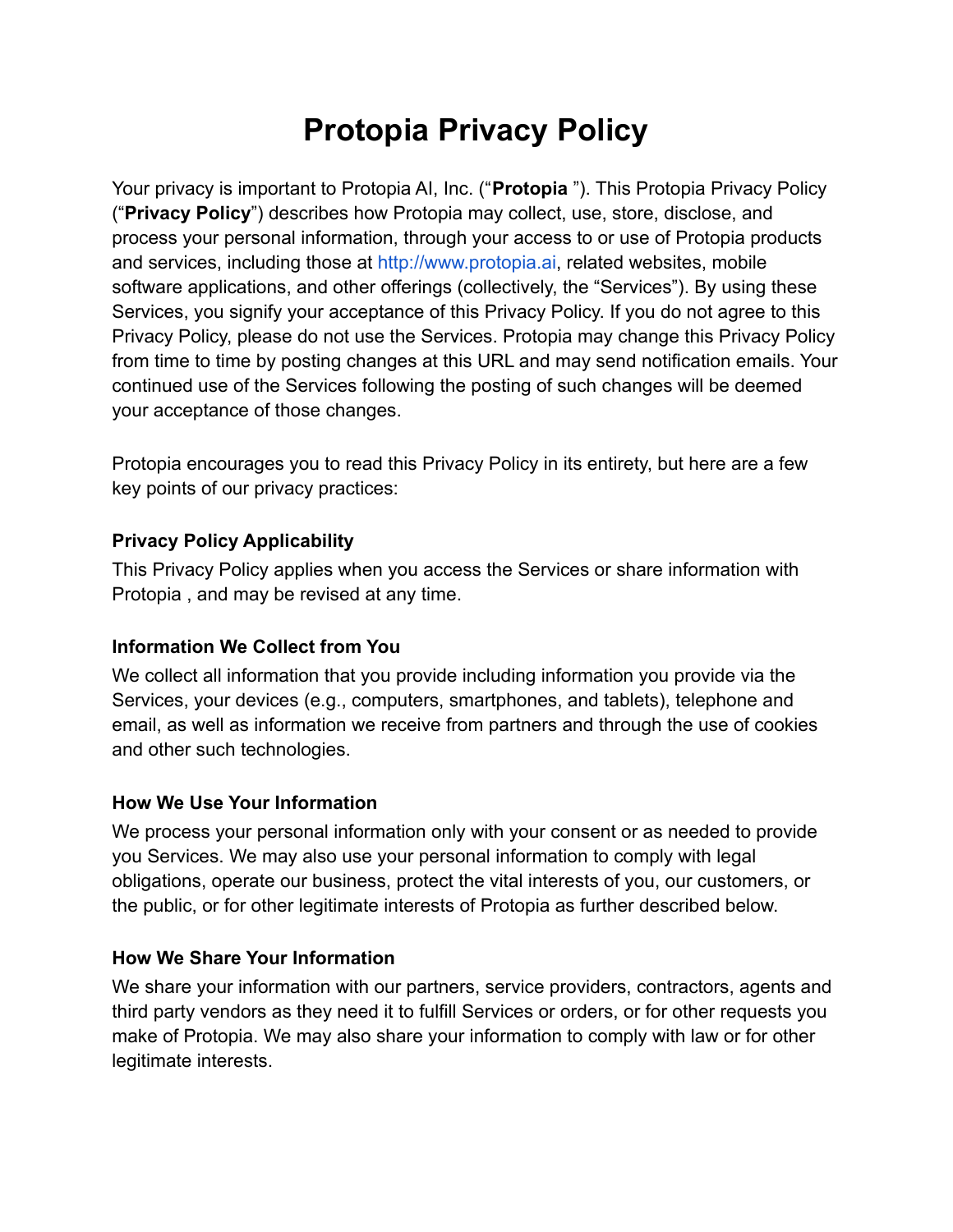#### **How We Store and Secure Your Information**

Protopia may store your information in any country where Protopia or its affiliates, partners, or providers operate facilities, and will retain your information as long as necessary for the purposes outlined in this Privacy Policy. Protopia takes technological and organizational measures to protect your personal information against loss, theft, and unauthorized access, use, disclosure or modification.

#### **Accessing and Updating Your Information**

You can access, get copies of, delete, change or correct your personal information, or request changes to our use of your personal information by using the contact information below.

### **Additional Privacy Information**

Protopia 's databases are located in the United States and you consent to the transfer or your personal information from your location to the United States. The Services is not for use by children under the age of 13 years old. You may have additional rights under applicable law. If you have any questions about this privacy policy, please contact us via the information below.

#### **Privacy Policy Applicability**

This Privacy Policy applies when you access the Services or share information with Protopia , as indicated below. By using the Services, you consent to this Privacy Policy, which may be updated by us at any time. If you do not consent to this Privacy Policy for any reason, please do not use the Services or share your information with us. Please note that this Privacy Policy applies only to the Services, and not to any other third party website linked to or from it, or any third party website in which Protopia content or functionality is embedded. We do not control the privacy policies or practices of others.

#### **Information We Collect from You**

In general, we receive and collect all information you provide via the Services, including through website input fields (including advertisements), phone, email (including email campaigns), web chat, or in other such ways. This includes personal information that can identify or relates to you, including but not limited to your first and last name, telephone number, IP, postal, and email addresses. You have the choice on what information to share and the services you want to engage. You can choose not to provide information to us, but in general some information about you is required in order for you to access certain functionality of the Services, such as those mentioned above or for tracking your preferences, subscribing to a newsletter, or initiating other such actions.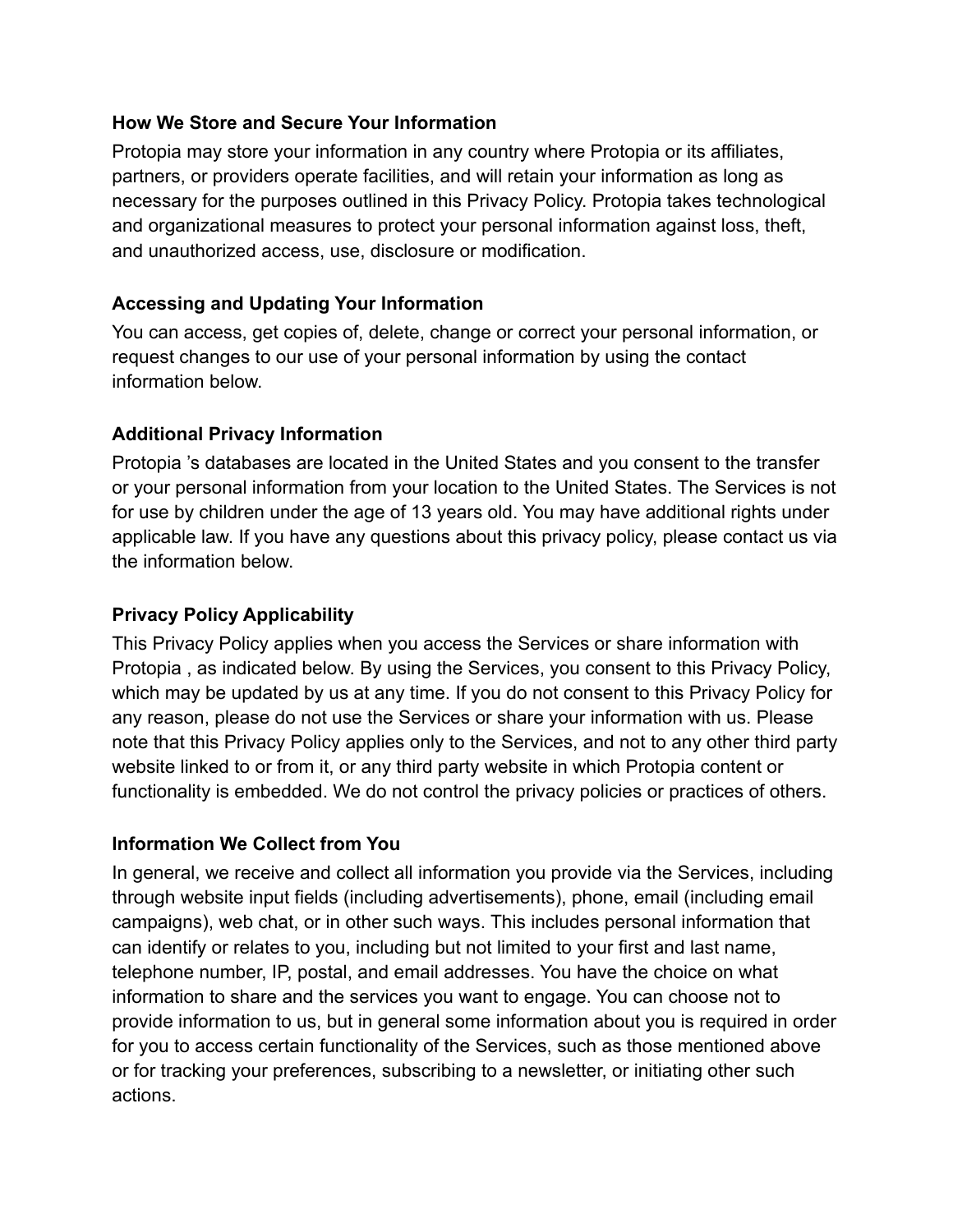We also may periodically obtain information about you from affiliated entities, partners and other independent third-party sources and will add it to our database of information. For example, we may receive information about your interaction with advertisements on third party websites, including updated postal addresses and demographic information.

We may use cookies, log files, web beacons, device identifiers, advertising identifiers and similar tracking technologies, including those from third-party service providers like Google Analytics, Google Tag Manager, HubSpot, ZoomInfo and other cloud-based tools, to automatically collect your preferences, performance data, and information about your web usage when you visit the Services. For example, we may collect your IP address, device and Internet service provider information, Web browser details and the address of any referring website. This may include collecting geolocation signals from your IP address or device settings to determine your location so that we may operate and personalize the Services for you, including to provide more relevant ads and search results. We may also collect information about your online activity, such as pages viewed and interactions with other users. The Services are designed to recognize or respond to "do not track" signals received from browsers.You can control the information collected by such tracking technologies or be alerted when cookies are sent by adjusting the settings on your Internet browser or devices, but such adjustments may affect or disable certain functionality of the Services. You can learn more about Google Analytics and your options for opting out of interest-based Google ads at [https://adssettings.google.com](https://adssettings.google.com/).You can learn more about targeted ads and your ability to opt out of receiving interest-based ads atoptout.aboutads.infoand [www.networkadvertising.org/choices](http://www.networkadvertising.org/choices). You can learn more about ZoomInfo's privacy practices at <https://www.zoominfo.com/about-zoominfo/privacy-policy>.

#### **How We Use Your Information**

We process your personal information with your consent or as needed to provide you Services. We may also use your personal information to comply with legal obligations, operate our business, protect the vital interests of you, our customers, or the public, or for other legitimate interests of Protopia as described in this Privacy Policy.

More specifically, we may use your personal information to:

- **Optimize and improve the Services** We continually try to improve the Services based on the information and feedback we receive from you, including by optimizing the content on the Services.
- **Personalize the user experience** We may use your information to measure engagement with the Services, and to understand how you and our other users interact with and use the Services and other resources we provide.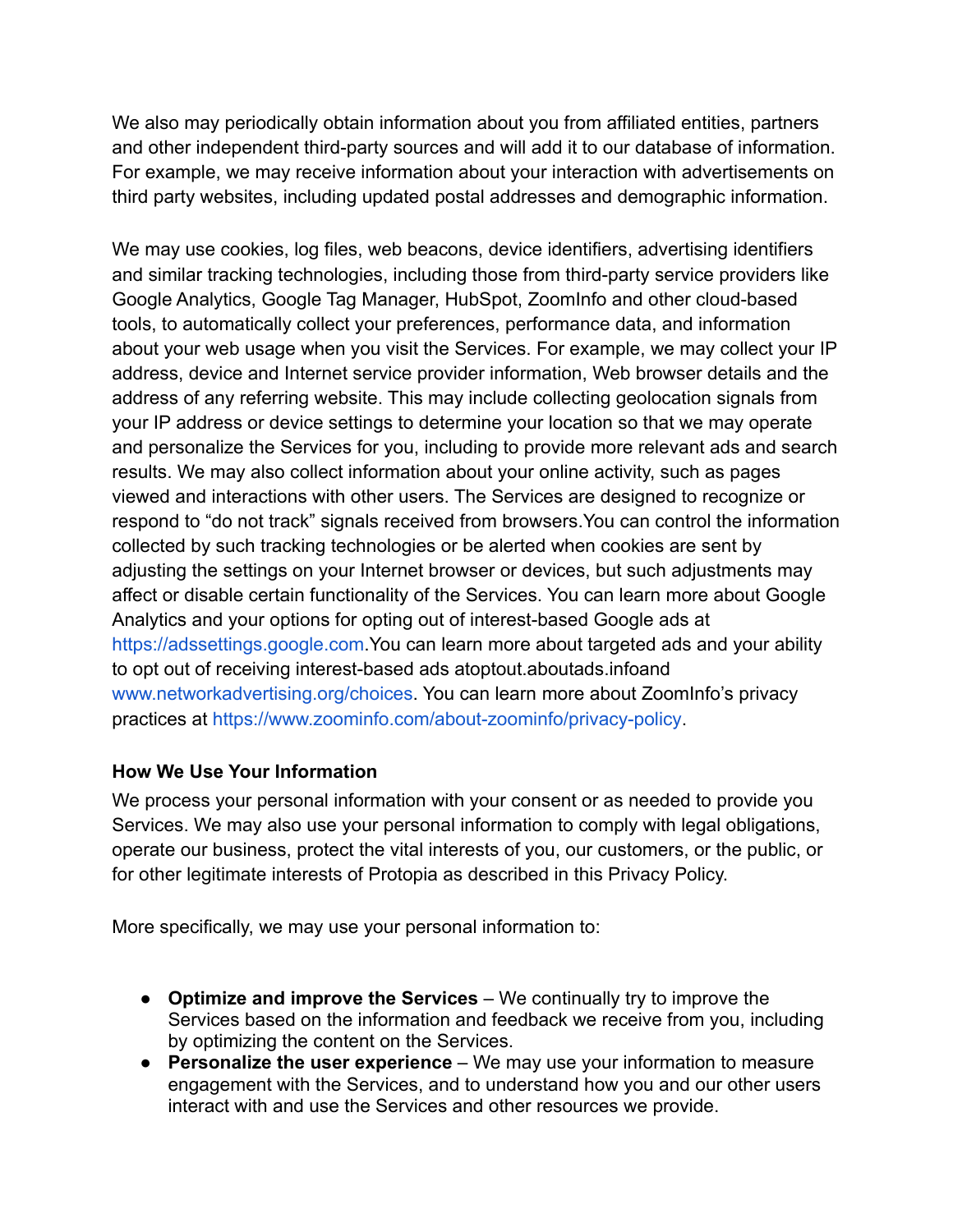- **Improve customer service** Your information helps us to more effectively develop the Services and respond to your support needs.
- **Process transactions** We may use the information you provide about yourself to fulfill your requests and product orders. We do not share this information with outside parties except to the extent necessary to provide the Services, fulfill orders, and related activities.
- **To send periodic emails** The email address you provide through our contact forms, will be used to send information and updates pertaining to the Services. It may also be used to respond to your inquiries or other requests. If you opt in to our mailing list, you may receive emails that include Protopia news, updates, related product offerings and service information, and marketing material. If at any time you would like to unsubscribe from receiving future emails, we include detailed unsubscribe instructions at the bottom of each email or you may contact us via the contact information below. You may also have the option to opt-out of marketing messages.

#### **How We Share Your Information**

We share your information with our partners, service providers, contractors, agents and third party vendors as needed to fulfill Services. Please note that our partners may contact you as necessary to obtain additional information about you, facilitate any use of the Services, fulfill orders, or respond to a request you submit.

Third-party vendors who provide product, services or functions on our behalf may include business analytics companies, customer service vendors, communications service vendors, marketing vendors, delivery, parcel, and transportation vendors, and security vendors. We may also authorize third-party vendors to collect information on our behalf, including as necessary to operate features of the Services, facilitate the delivery of orders, or provide online advertising tailored to your interests. Third-party vendors have access to and may collect personal information only as needed to perform their functions, may only use personal information consistent with this Privacy Policy and other appropriate confidentiality and security measures, and are not permitted to share or use the information for any other purpose. Such third-party vendors may include Facebook, Twitter and LinkedIn. For more information about Facebook's data practices, please see <http://facebook.com/policy.php>. For more information about Twitter's privacy practices, please see <https://developer.twitter.com/en/docs/twitter-for-websites/privacy>. For more information about LinkedIn's privacy practices, please see

<https://www.linkedin.com/legal/privacy-policy>.

**We also may share your information:**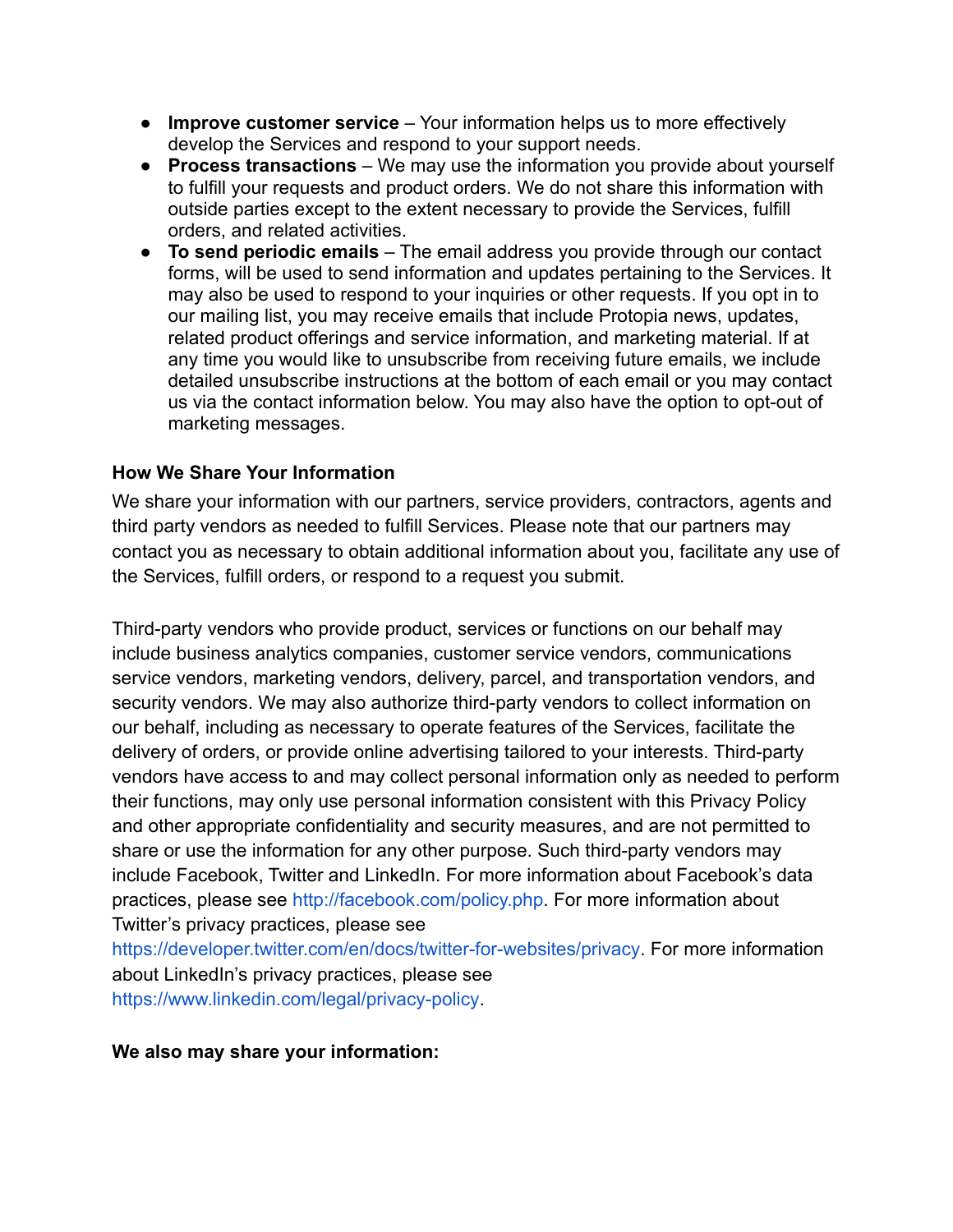- In response to subpoenas, court orders, or other legal process; to establish or exercise our legal rights; to defend against legal claims; or as otherwise required by law. In such cases we reserve the right to raise or waive any legal objection or right available to us.
- When we believe it is appropriate to investigate, prevent, or take action regarding illegal or suspected illegal activities; to protect and defend the rights, interests, or safety of our company or the Services, our customers, or others; or in connection with our Terms of Service and other agreements.
- In connection with a corporate transaction, such as a divestiture, merger, consolidation, or asset sale, or in the unlikely event of bankruptcy.

Other than as set out above, we will attempt to notify you when your personal information will be shared with third parties.

Personal Information You Post in Public Areas. When you post a message in a Protopia forum, chat room, review, or customer feedback, the information you post may be accessible to other users of the Services and the public. If you post personal information anywhere on the Services that is accessible to other users or the public, you are advised that such personal information can be read, collected, used, or disseminated by others and could be used to send you unsolicited information or for other purposes. Accordingly, you assume full responsibility for posting such information and agree that Protopia is not responsible in any way for personal information you choose to post in these public areas.

Aggregated Information. We may publish, share, distribute, or disclose personal information that has been aggregated with information from other users or otherwise de-identified in a manner that does not allow such data about you to be separated from the aggregate data and identified as originating from you, to third parties, including Protopia partners, sponsors, and advertisers. Such information may help Protopia identify and analyze training, demographic, and psychographic trends and information, and report to third parties how many people saw, visited, or clicked on certain content, areas of the Services, ads, or other materials. We may also use such data for research purposes.

#### **How We Store and Secure Your Information**

Personal information collected by Protopia may be stored and processed in your region, in the United States, and in any other country where Protopia or its affiliates, subsidiaries, or service providers operate facilities.Protopia will retain your information as long as necessary for the purposes outlined in this Privacy Policy and for a commercially reasonable time thereafter for backup, archival, fraud prevention or detection or audit purposes, or as otherwise required by law.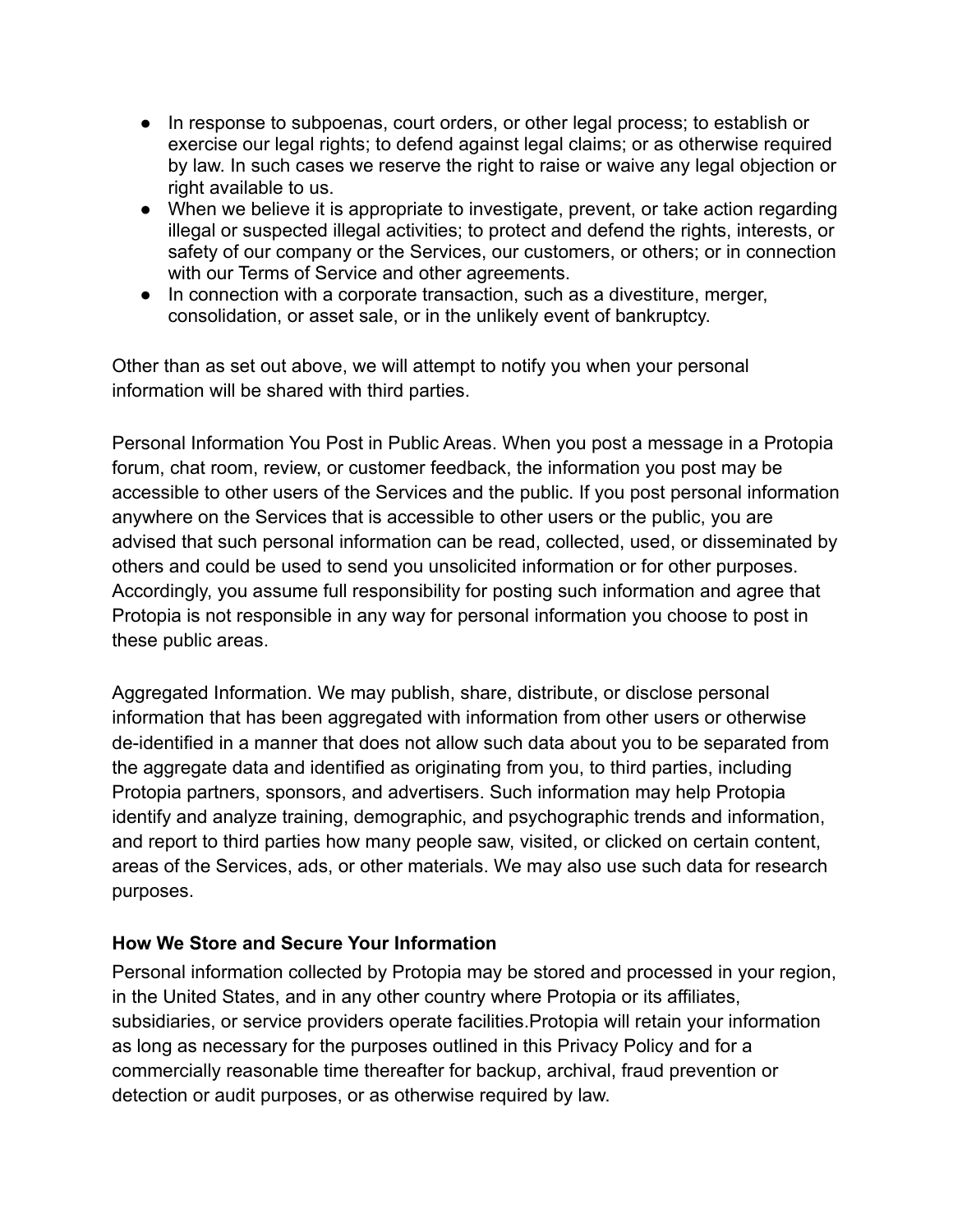Protopia takes technological and organizational measures to protect your personal information against loss, theft, and unauthorized access, use, disclosure or modification. For example:

- we transmit data over secured communication channels using SSL Login credentials,
- all personal information is stored by trusted third party providers (e.g., HubSpot and AWS),
- all systems used to provide the Services are password protected, and
- all Services usage is restricted on a per-user basis on the principle of least privilege.

We rely on HubSpot's and AWS' security programs to protect personal information while stored in their respective controlled facilities. For more information on AWS' security practices and processes, please see [https://aws.amazon.com/security/.](https://aws.amazon.com/security/) For more information on Hubspot's security practices and processes, please see [https://www.hubspot.com/hubfs/security\\_documents/HubSpot\\_Security\\_Overview\\_v9.1](https://protopia.ai/thank-you-careers/) [\\_en.pdf?t=1509903716895](https://protopia.ai/thank-you-careers/)

Protopia complies with applicable data protection laws, including applicable security breach notification requirements.

# **Accessing and Updating Your Information**

To the extent provided by the law of your jurisdiction, you may (i) have the right to access certain personal information we maintain about you and request details about how we process it, (ii) request certain information regarding our disclosure of personal information to third parties for their direct marketing purposes, (iii) request that we update or correct inaccuracies in that information, (iv) object to our use of your personal information, (v) ask us to block or delete your personal information from our database, and (vi) request to download the information you have shared on the Services. You may make these requests and any other inquiries about this Privacy Policy by emailinginfo@protopia.aior calling us at (8XX) XXX-XXXX,. Any such requests are subject to the protection of other individuals' rights and applicable law. Additionally, to help protect your privacy and maintain security, we may take steps to verify your identity before granting you access to the information. To the extent permitted by applicable law, a charge may apply before we provide you with a copy of any of your personal information that we maintain.